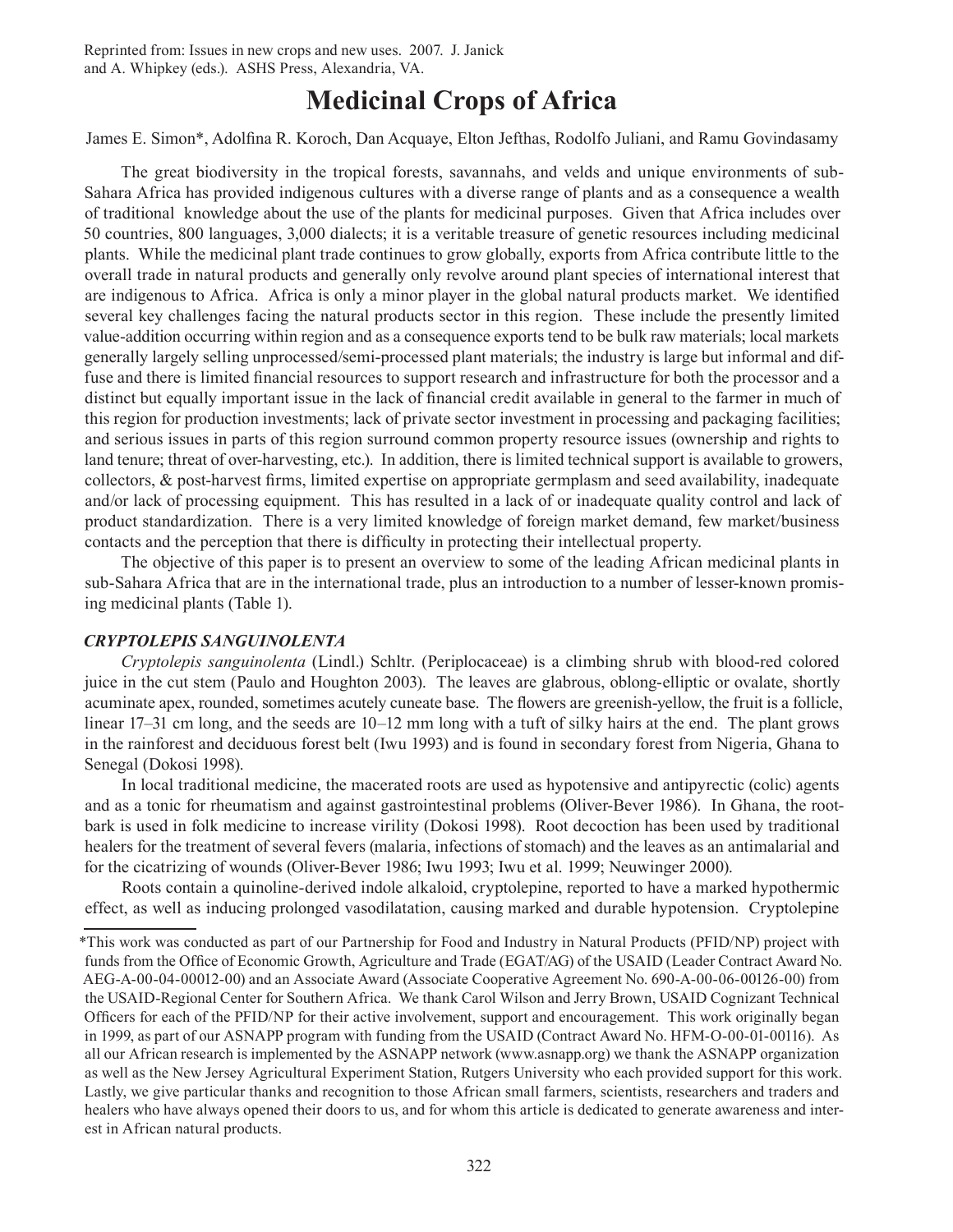containing plants have been use by local peoples also as a natural dye. It has low toxicity and the aqueous extract of the root has antimicrobial activity against three urogenital pathogens (*Neisseria gonrrhoeae*, *E. coli*, and *Candida albicans*), but not against *Pseudomonas aeruginosa* (Oliver-Bever 1986).

Cryptolepine is the major alkaloid which occurs at a yield of  $0.52\%$  w/w in the roots,  $0.48\%$  in stems, 1.03% in leaves (Iwu 1993). Cryptolepine is a rare example of a natural product whose synthesis (1906) has been reported before its isolation (23 years later) (Bierer et al. 1998a).

Aqueous extracts of *C. sanguinolenta* are of interest today because of their antimicrobial (Paulo et al. 1994a,b; Silva et al. 1996; Sawer et al. 2005), antimycobacterial (Gibbons et al. 2003), antihyperglycemic (Bierer et al. 1998a,b; Luo et al. 1998), antimalarial (Tona et al. 1999; Paulo et al. 2000; Wright et al. 2001, 2005; Willcox and Bodeker 2004; Ansah et al. 2005), antiamoebial (Tona et al. 1998) and anticancer potential (Ansah and Gooderham 2002), supporting the plants multiple traditional uses in traditional medicine. Of particular interest is its application as a new potential antimalarial whose mode of action is distinct from that of chlorine and artemisinin-derived drugs. Preliminary clinical trials have shown promising results as a remedy against malaria in Ghana.

# *Cinnamomum camphora*

*Cinnamomum camphora* (L.) J. Presl (camphor tree, Lauraceae) is native to China, Taiwan and Japan. Later introduced into several other regions, the tree has become naturalized in parts of Southern Africa (Van Wyk et al. 1997), Australia, Madagascar, and the United States.

Camphor tree is locally known under a variety of names including ravintsara (Madagascar); kanferboom (Afrikaans); and uroselina (Zulu). It is a dense broadleaved evergreen that can reach 26 m in height with shiny foliage, made up of alternate oval leaves. Each leaf has three distinct yellowish veins. The outer margins of the leaves tend to be somewhat wavy and turn upward. The new foliage starts out a rusty burgundy color, but the leaves soon turn dark green on the upper sides and paler green underneath. New branches emerging from the shallowly fissured grayish brown trunk are smooth and green. Inconspicuous tiny cream colored flowers are followed by small round purple berries (Coates Palgrave et al. 2000). Most noticibly, the camphor tree can be readily identified by the strong camphor aroma coming from all parts pf the plant (Van Wyk et al. 1997).

Camphor is widely planted as a shade tree or windbreak. In China and Japan, it is grown commercially for its aromatic volatile oil used in traditional medicine. Natural camphor is distilled from the wood of the camphor tree (Van Wyk et al. 1997). Camphor oil has a strong penetrating fragrance, a pungent bitter flavor, and feels

| Common name           | Genus and species         | Active components                                  | Plant part used                        |
|-----------------------|---------------------------|----------------------------------------------------|----------------------------------------|
| African<br>wormwood   | Artemisia afra            | <b>Essential oils</b>                              | Flowering tops (leaves and<br>flowers) |
| Buchu                 | Agathosma betulina        | Essential oils and dried leaves                    | Leaves                                 |
| Camphor tree          | Cinnamomum camphora       | Essential oils                                     | Leaves                                 |
| Cryptolepis           | Cryptolepis sanguinolenta | Alkaloids                                          | Roots and leaves                       |
| Devil's claw          | Harpagophytum procumbens  | Phytosterols, triterpenoids,<br>flavonoids         | Roots                                  |
| Grains of<br>paradise | Aframomum melegueta       | Essential oils, phenolics                          | Rhizomes, leaves, fruits,<br>seeds     |
| Hoodia                | Hoodia spp.               | Polyphenols                                        | <b>Stems</b>                           |
| Pygeum                | Prunus africana           | Phytosterols, triterpenoids,<br>aliphatic alcohols | Stem bark                              |
| Rooibos               | Aspalathus linearis       | Phenolics (flavonoids)                             | Leaves                                 |
| Voacanga              | Voacanga africana         | Alkaloids                                          | Stem, root, fruit, leaves              |
| White's ginger        | Mondia whitei             | Alkaloids                                          | Dried and fresh root,<br>leaves        |

**Table 1.** Some of the leading exported African medicinal plants from sub-Sahara plus selected lesser-known promising medicinal plants.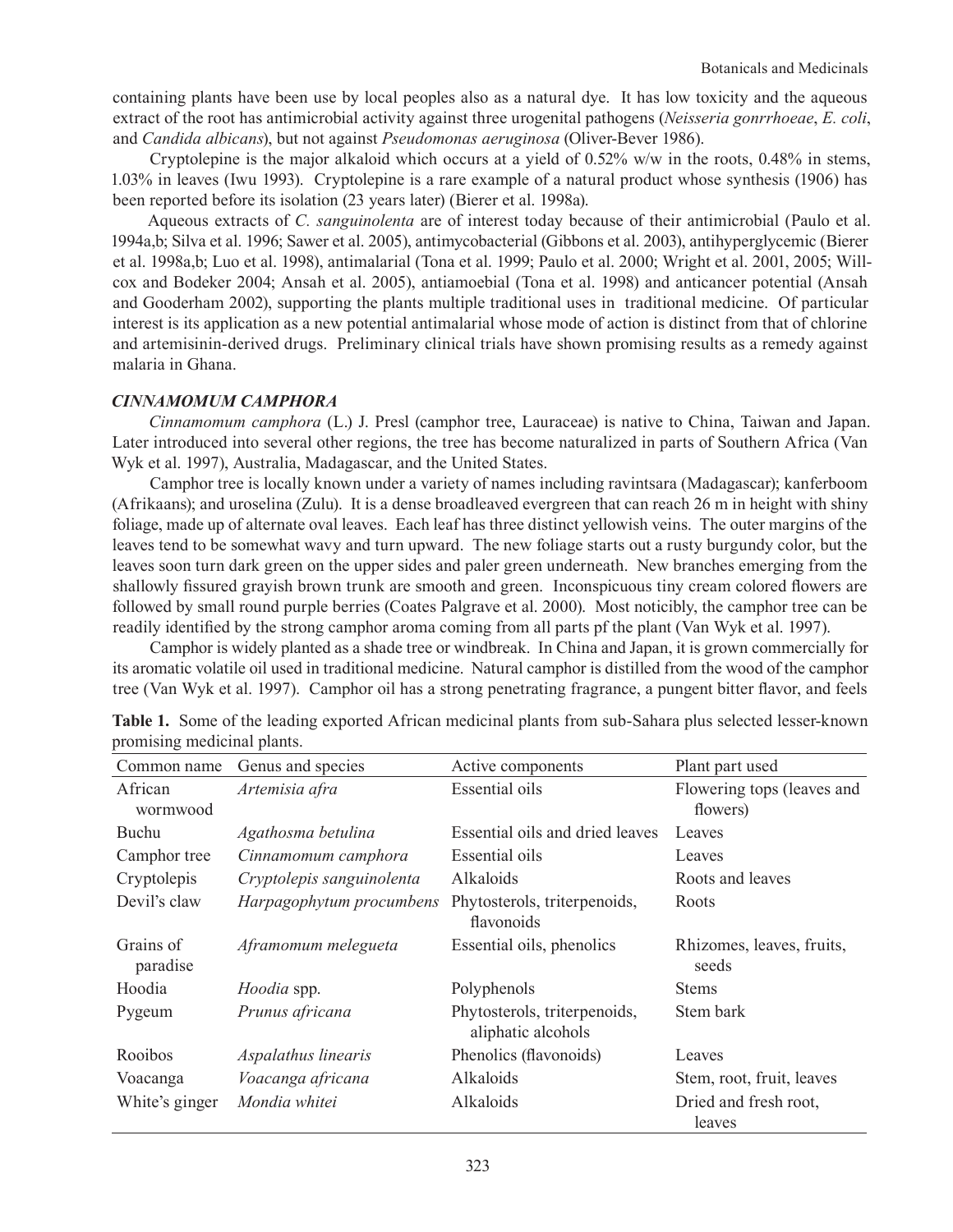Issues in New Crops and New Uses

cool on the skin like menthol, though it also has irritating qualities as well as a numbing effect.

In traditional medicine camphor is used to treat coughs, fever due to flu (bark tea), malarial fever (leaf extract), malaria (leaf infusion is inhaled), and as an antiseptic, counter-irritant, stimulant, carminative, and analeptic. In Europe, camphor has mainly been used for the treatment of colds and inflammation, but also to treat heart conditions, infections, pneumonia (as antibacterial), and diarrhea. Infusion of dried leaves is used as a Zulu ritual emetic (Grieve 1967; Van Wyk et al. 1997; Neuwinger 2000). In modern medicine, camphor is used externally as topical antiseptic agent and antipruritic and internally as a stimulant and carminative (Merck 1989).

Camphor wood is prized for its attractive red and yellow striping, amenability to woodworking, and insect repelling properties. It is light to medium in weight and soft to medium in hardness. Wood from the camphor tree is not especially strong, but it takes polishing well. The wood is commonly used in making chests, closets, coffins, instruments, and sculptures. Camphor veneer is used in fine cabinetry. Oil of camphor is also used in perfumes, as an insect repellant, and in aromatherapy. The essential oil is produced by steam distillation of the wood, root stumps, branches, leaves, stems, and even fruit, then rectified under vacuum and filtered pressed to produce three fractions, known as white, brown, and yellow camphor. Wood from the tree is the principal source of natural camphor. Extracted oil from the leaves, stems and fruit also yields hydrocyanic acid as well as safrole, borneol, heliotropin, terpineol, and vanillin (Williamson and Evans 1988). Other compounds isolated from the plant include five lignins, two of which are secoisolariciresinol dimethyl ether and kusunokiol (Hutchings et al. 1996).

## *Mondia whitei*

*Mondia whitei* (Hook. F.) Skeels (Apocynaceae) is also known as mondia, or White's ginger. Mondia is a vigorous climber (3–6 m high) with attractive heart-shape leaves and a vanilla aroma. The flowers are arranged in panicles, yellow and reddish-purple. It is widely distributed in tropical Africa from Guinea through Cameroon to East Africa.

Mondia has been a popular medicinal in several African countries used by traditional medicine traders for a long time (Cunningham 1993). Extensively used for medicinal properties, in traditional medicine, the dried roots are chewed and the sap is swallowed for appetite stimulation, stomach pain, indigestion and body pain, gastrointestinal disorders, gonorrhea, post-partum bleeding, pediatric asthma, and to stop vomiting (Kokwaro 1976; Neuwinger 2000). In all countries and across all tribes, mondia finds itself also used as an aphrodisiac. In Cameroon, the fresh root bark is used to increase the libido, in Ghana to increase sperm production. Watcho et al. (2001, 2004, 2005, 2006) have reported that chronic administration of *M. whitei* root bark extract, showed androgenic properties in male rats.

Chemical studies of mondia from root extracts show both an unknown alkaloid and 2-hydroxy-4-methoxybenzaldehyde (Kubo and Kinst-Hori 1999) reported to exhibit tyrosinase activity (tyrosinase activity is involved in the melanin synthesis) (Nihei et al. 2004). A chlorinated coumarinolignan (5-chlopropacin) has been found in the roots of *M. whitei* **(**Patnam et al. 2005).

Due to the plants medicinal uses, recent interest has begun to explore the cultivation rather than only the collection of this plant. Little has been reported on the small-scale field cultivation of this plant, but it appears to be easily vegetatively propagated, grows well and easily under a range of soil and environmental conditions (pers. observ.). A successful *in vitro* propagation method was recently developed for several medicinal plants including mondia (Afolayan and Adebola 2004).

## *Hoodia* **spp.**

*Hoodia currorii* (Hook.) Decne. (Asclepiadaceae) is locally known as ghaap or "! khobab". Hoodia is a succulent plant that grows in the Kalahari Desert region of South Africa, including Namibia, Angola, and Botswana. Flowers smell strongly of decaying meat, and are pollinated by flies. It is known as the "stinky" plant with "miraculous" properties (Van Wyk and Gericke 2000). Several *Hoodia* spp. are eaten fresh as raw food. They are used as appetite and thirst suppressants to treat indigestion, hypertension, diabetes, and stomaches (Van Wyk and Gericke 2000). *Hoodia* spp. are used as a convenient emergency food and moisture source in harsh arid environments. As food, the spines are scraped off the succulent stems and the stems are eaten like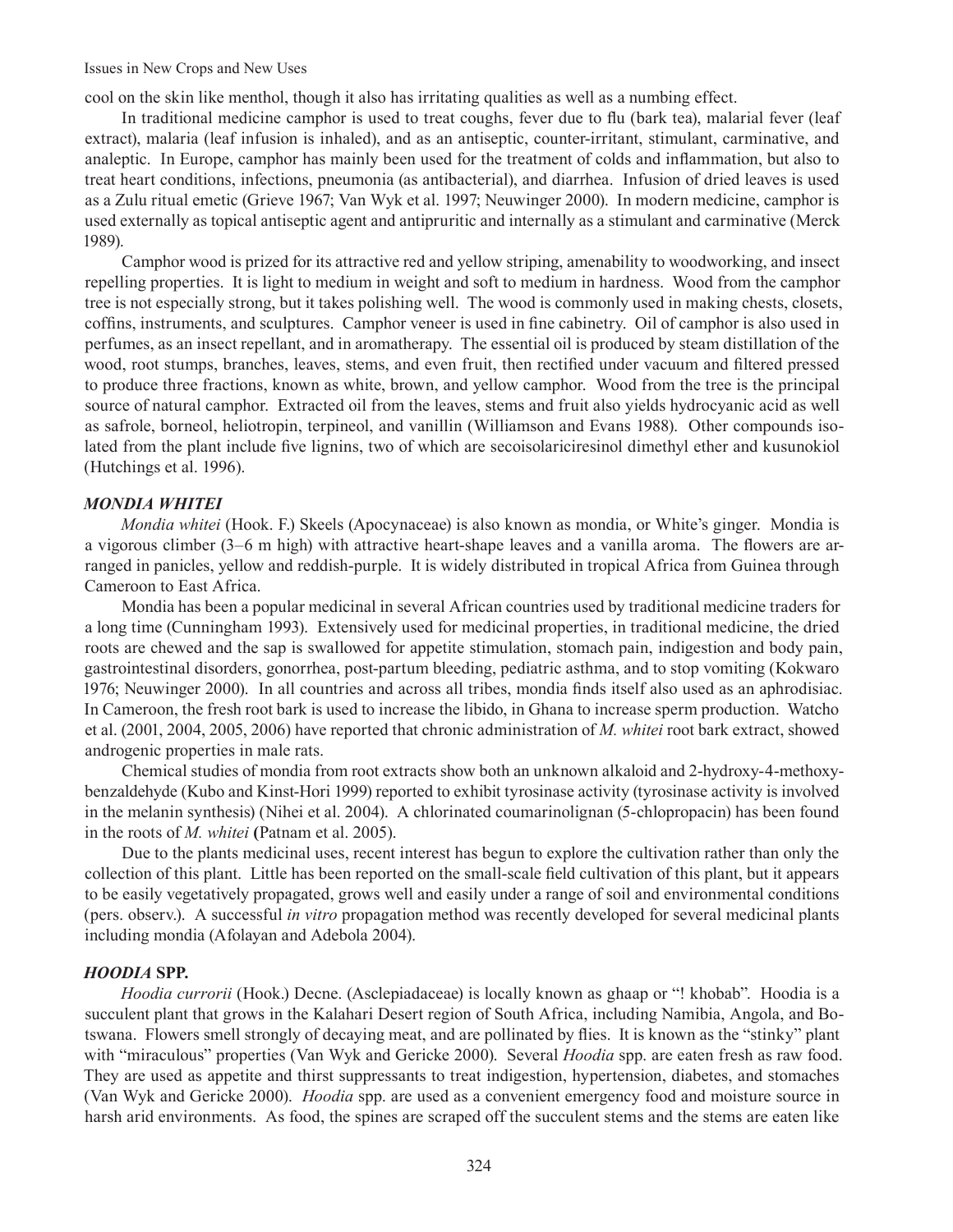cucumber. The taste is bitter and texture mucilaginous. It is preferable to eat stems after a rain, when moisture content is highest. Sometimes they are soaked in water before being eaten. Hoodia has become recently very popular as a diet suppressant aid and can be found in the supermarkets and shops all across the US.

Other *Hoodia* species also are reported to have similar applications. For instance, *H. gordonii* (bitterghapp) is eaten fresh, and is used as an appetite-suppressant by shepherds (Van Wyk and Gericke 2000). Recently, it was shown that *H. gordonii* extract was able to induce weight loss or control appetite in mammals, and these extracts were dominated by chlorogenic acid and a sterol glycoside such as P57 (Holt 2006). This is the principal species or source of the *Hoodia* that is reported and listed as being traded, yet the lack of quality control and the ease of adulteration using other species and plant extracts has become a real concern. Plant extracts have been reported to control obesity and in the treatment of related health conditions including syndrome x (Holt 2006). Moreover, it has been cited as a meal replacement (Shatkina et al. 2006). *H. flava* (yellow flower ghaap) is eaten fresh, and as appetite–thirst suppressant. *H. officinalis* has been used to treat pulmonary tuberculosis and hemorrhoids. *H. pilifera* is also edible, suppresses thirst and hunger and is used in brandy tinctures, as a stomachic, and to treat hemorrhoids and pulmonary tuberculosis (Van Wyk and Gericke 2000). In African traditional medicine *H. currori* is also used to treat diabetes (Neuwinger 2000).

The Council for Scientific and Industrial Research (CSIR) in South Africa investigated the plant's effect and demonstrated in animal studies that an extract from the plant was highly effective in reducing weight. In 1997, the CSIR approached a company (Phytopharm, UK) to collaborate in the development of a prescription drug with the active ingredient P57. At one point Phytopharm had signed a licensing agreement with Pfizer who would have marketed P57 in the rest of the world (Habeck 2002). Maintaining intellectual property rights and providing benefits to the indigenous peoples who provided the traditional knowledge that led to the scientific discovery is a rather complex and entangled issue. Other issues facing the *Hoodia* industry and regions where it is cultivated are; difficulty in meeting consumer demand due to slow growth of this species; adulteration of commercial products with other *Hoodia* and non-*Hoodia* species; and using sustainable cultivation and harvesting practices.

# *Voacanga africana*

*Voacanga africana* (Apocynaceae) is an understory forest shrub reaching 6 m high with low widely spreading crown, distributed mainly in West Africa from Senegal to the Sudan and south to Angola (Iwu 1993). Known locally *kokiyar* (in Hausa), *pete-pete* (in Igbo); *kirongasi* (in Swahili); or *ako-dodo* (in Yoruba) the plant is a popular medicinal. The leaves are opposite obovate and acuminate, dark green and glossy and usually stalkless. Flowers are white borne in axiliary or terminal loosely branch glabrous inflorescence. Spherical, mottled green fruit occurs mainly in pairs, with seeds wrapped in yellow pulp.

*Voacanga* has a broad range traditional medicinal uses. In Cote d' Ivore this plant is used against leprosy, diarrhea, generalized edema, convulsions in children, madness (Tan et al. 2000), as a diuretic, and infant tonic (Iwu 1993). A decoction of the stem bark and root is used in the treatment of mental disorders and the latex is applied to carious teeth. The decoction of the bark is considered an analgesic and is added to embrocating mixtures used as pastes during fracture repair. Bark and root decoctions are also used to treat cardiac spasms. The fruit decoction is used as a disinfectant, and the leaf decoctions to treat asthma to children (Neuwinger 2000). In southeastern Nigeria the plant is featured in many healing rituals (Iwu 1993), including some to induce hallucinations and trances in religious rituals. In Congolese traditional medicine preparations of extracts containing *V. africana* are used as anti-amoebial. Intestinal amoebiasis is one of the current diseases in tropical regions causing diarrhea. It has been reported that *V. africana* has active activity against *Entamoeba histolytica* in vitro (Tona et al. 1998).

The anti-ulcer properties and the gastric protective effect of the aqueous bark extract of V. africana against HCl:ethanol solution was demonstrated (Tan et al. 1997, 2000). Finally, Voacanga alkaloids have been shown to have cardiotonic, sympatholytic, and hypotensive properties (Oliver-Bever 1986). Analysis of root and bark extracts of V. africana showed the presence of the alkaloids including voacamine, voacangine, and vobasine (Oliver-Bever 1986). Other compounds found in the plant include voacristine, voacamidine, and voacarine. Voaphylline, vobtusine, and voalfolidine occur in the leaves and tabersonine is a constituent of the seeds (Rolland et al. 1976; Iwu 1993). The alkaloid ibogaime, is a powerful hallucinogen also found in voacanga (Kombian et al.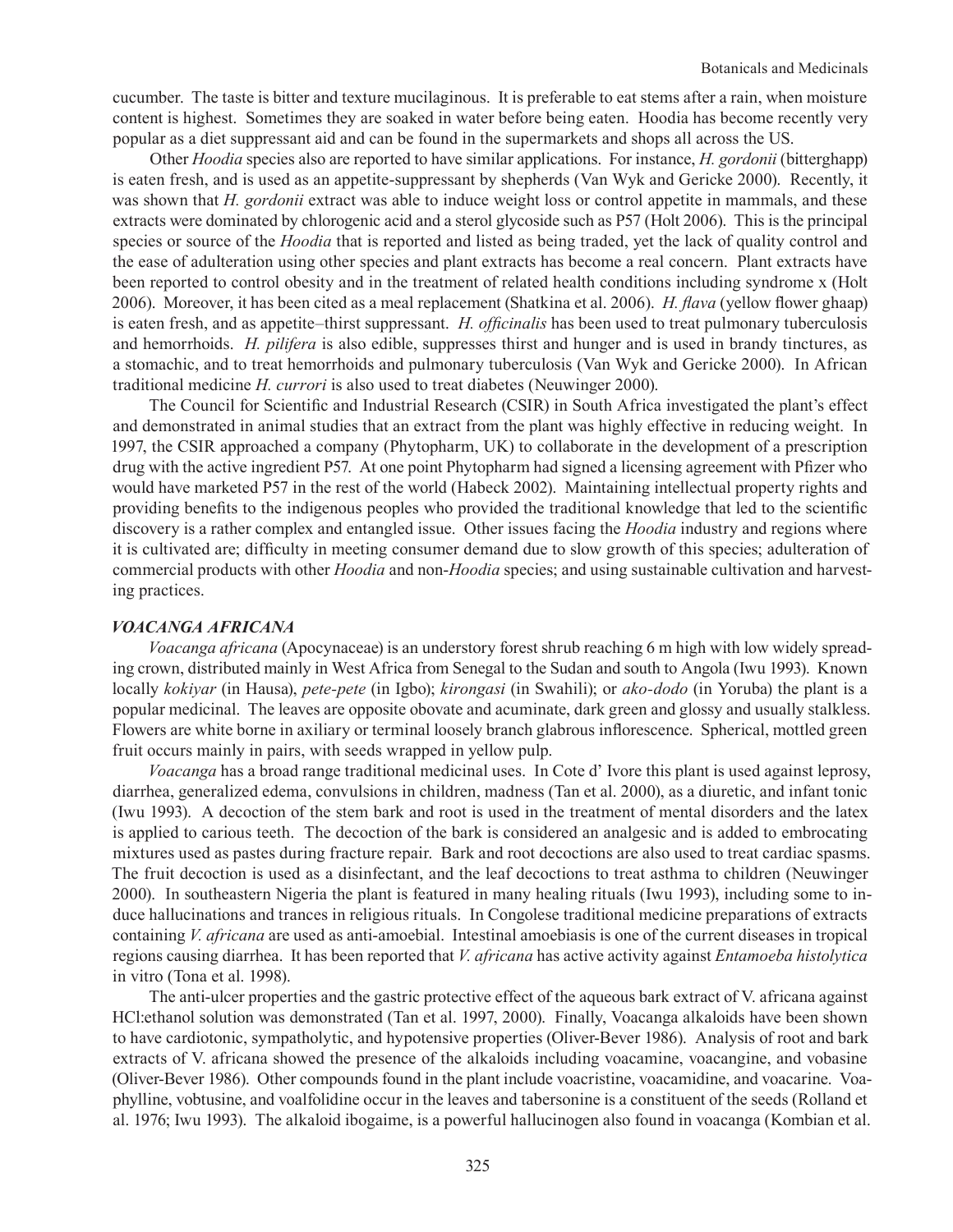Issues in New Crops and New Uses

1997), supporting its use in ritual in traditional medicine. Ibogaine affects the peripheral and central nervous system, and is being examined for use in the treatment of withdrawal symptoms and cravings in drug addicts (Glick et al. 1992). Many other natural products have been reported including flavonoids, tannins, steroids, and terpenes in the roots and bark (Tona et al. 1998). A difficulty in quality control of this product is the lack of commercially available standards of the specific alkaloids.

## **Aframomum melegueta**

*Aframomum melegueta* K. Schum, (Zingiberaceae) is a spice native to tropical West Africa (Iwu 1993). Locally it is known as melegueta pepper, *fomwisa*, *wisa*, *apokuo*, *efom wisa*, *obro*, (Yoruba), *chitta* (Hausa), and also as grains of paradise, guinea pepper, and alligator pepper. This aromatic plant is cultivated for its edible spicy fruit.

Grains of paradise is a tufted, leafy, herbaceous perennial. It has a short, scaly rhizome with a surface root system. The stem is 0.9 to 1.2 m high, covered by leaf sheaths up to 2 m in length. Leaves are alternate and sessile continuing into a sheath of the stem. The large pink flowers are trumpet shaped with a single stamen. The ovoid fruit tapers to a point, surrounded by a permanent calyx. The matured fruit is red in color and contains a white pulp that surrounds 1,200 to 2,000 seeds. Flowering begins in September and fruiting in December. The seeds are small (0.4 to 0.5 cm long), aromatic with grainy testa and white kernel. The seeds have a very hot taste (Iwu 1993; Dokosi 1998).

In the 13<sup>th</sup> century, traders from West Africa carried the spice across the desert to sell in Tripoli and then Italy. The Italians called it "grains of paradise" because of the high value of the product, and the secrecy of the country of its origin. Europe acquired a taste for the spice as a substitute for real pepper (Enti 1998). In England during the reign of Queen Elizabeth I, many foodstuffs and drinks were flavored with grains of paradise along with other spices such as cinnamon and ginger. While its popularity in Europe declined over time, its use in West and North Africa continues. In North Africa, the extract of the pepper, mixed with other ingredients like butter, honey, peanuts, and almonds, was used in after-dinner coffee. The spice is also used to flavor rum and brandy and beer. In Ghana, the seeds are widely used in spicing meat, sauces, and soups and mixed with other herbs for the treatment of body pains and rheumatism.

The genus has been extensively used in popular medicine in West and Central Africa. Leaves are used internally in treatment of measles and externally for leprosy, fresh fruit is used as an aphrodisiac, and the root decoction is taken by nursing mothers to control lactation and postpartum hemorrhage (Iwu 1993). Traditionally, the seeds are chewed to cure dysentery, as a sedative against toothache, to guard against rheumatism and migraine, and to cure fever. The rhizomes are used in the treatment of dysentery and diarrhea (Dokosi 1998). The seed is ground into a soft paste that has exhibited antibiotic properties (Enti 1998). The essential oil of *Aframomum* has exhibited activity against gram positive and gram negative bacteria as well as *Candida albicans*. The essential oil appears to be more active against gram-positive bacteria than gram-negative types, and the essential oil in a water soluble cream showed higher anti-microbial activity than the oil based cream. Moreover, seed extracts have shown strong termite antifeedant activity (Escoubas et al. 1995).

Chemical analysis of the seed have shown that hexanic and methanolic extracts are rich in (6)-paradols, (6)-gingerols and (6)-shogaols (Ghana Herbal Pharmacopoeia 1992; Escoubas et al. 1995; Juliani et al. 2007). The acetone extract of Ghanain grains of paradise contains hydroxyphenylalkanones (6)-paradole, (7)-paradole, and (6)-shoagole (Tackie et al. 1975).

# *Aspalathus linearis*

*Aspalathus linearis* (N.L. Burm.) R. Dahlgr. (Fabaceae) is known locally as rooibos tea, African red tea, red bush, or mountain tea. Rooibos is a shrub of up to 2 m high, with bright green needle shaped leaves which become reddish-brown after processing. The flowers are small and yellow (Van Wyk and Gericke 2000). The genus *Aspalathus* comprises about 278 species and is endemic to South Africa. *A. linearis* present a high degree of polymorphism, in terms of morphological and ecological characters and also in its chemical (phenolic) constituents (Van Heerden et al. 2003).

The plants are harvested with sickles and tied into bundles. Then they are chopped in small segments, moistened, and left in heaps to "ferment" for several hours until a sweet smell develops. The green leaves turn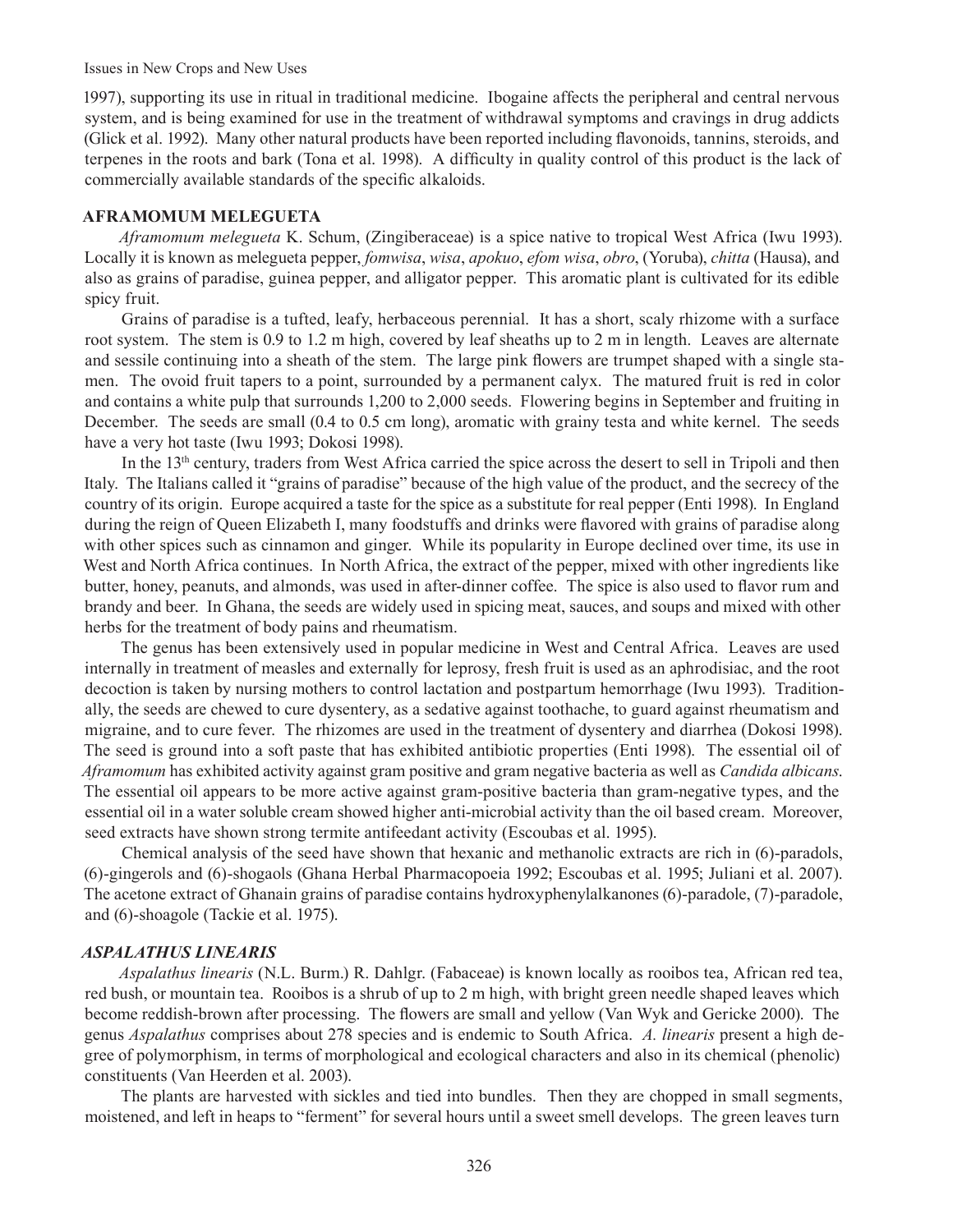a characteristic red after fermentation (Van Heerden et al. 2003).

Rooibos tea contains no colors, additives, or preservatives, making it a natural beverage (Dos et al. 2005). Rooibos is a traditional beverage of the Khoi-descended people from the ClanWilliam region in the Cape (South Africa). Traditionally the leaves and twigs are used as a milk substitute for babies with colic, as antispasmodic, to block the nose (root pulp is put into the nose), and as an emetic. Also, Rooibos has been traditionally used for years to help with insomnia, disturbed sleeping patterns, and headaches. Rooibos tea contains no caffeine (chemical analysis conducted in our lab, data not presented) and has a relaxing effect on the central nervous system. Moreover, rooibos makes a great thirst-quencher and sports and endurance drink because of its abundant mineral content of iron, potassium, zinc, manganese, and sodium (Van Wyk et al. 1997; Neuwinger 2000; Van Wyk and Gerike 2000).

Over the last decade rooibos tea has gained popularity on international markets, largely because it is a versatile, caffeine-free tea with unique taste (Wilson 2005). Rooibos tea has proven antioxidant activity (Inanami et al. 1995; Joubert et al. 2004, 2005), is hepatoprotective (Ulicna et al. 2003), and suppresses skin tumor formation (Marnewick et al. 2000, 2005; Standley et al. 2001). In addition, rooibos is used as an ingredient in cosmetics, in diet products, as a flavoring agent in baking and cooking, and even as a milk substitute for infants who are prone to colic (Van Wyk and Gericke 2000).

The beneficial properties of rooibos teas are mainly attributed to low tannins, high mineral content, and the presence of the unique flavonoids such as aspalatin and nothofagin among others (Joubert 1996; VonGadow et al. 1997). While rooibos is considered a new crop it has a long history of export from South Africa to Europe. Value-added waste products remaining after the fermented tea is prepared may provide products for the cosmetic and personal heath care industries. Products such as shampoos, soaps, and more can be made with rooibos extracts to utilize the rich red natural pigments and the antioxidant properties of this unique South African product.

# *Harpagophytum procumbens*

*Harpagophytum procumbens* DC (Burch.) DC. ex Meisn. (Pedaliaceae) is also known as devil's claw or harpago. It is a native South African herb, mostly known from the Namibian deserts (Hachfeld 2003). A perennial plant with annual stems spreading from a central tap root, its leaves are grayish-green, flowers are tubular either yellow and violet or violet. The characteristic fruits have numerous long arms with sharp, hooked thorns. The common names are derived from the claw-like fruit (Van Wyk et al. 1997; Van Wyk and Gericke 2000). This clinging fruit may cause injury when attached to the foot or hoof of an animal, while it also acts as a method of seed dispersal. Seed germination peaks in the rainy season, between November and March. During this time, the taproot develops and can grow up to 2 m deep. To be able to survive the long dry and severe dry periods, the plant forms water-storing secondary roots branching off from the primary taproot. The secondary roots are the plant parts used for medicinal purposes (Van Wyk et al. 1997).

Harpago has been used for centuries by Africans to treat fever, indigestion, malaria, allergies, rheumatism, and arthritis. In Europe, the root extract is recommended for arthritis, diabetes, allergies, and senility, and is widely utilized as a digestive aid and appetite stimulant (Iwu 1993; Neuwinger 2000). Harpago has been widely used in European herbal tea formulations, and in recent years, many health food marketing centers carry formulations containing the harpago extracts or root powders. The British and German Herbal Pharmacopoeias recognize harpago as possessing analgesic, sedative, and diuretic properties (Van Wyk et al. 1997; Van Wyk and Gericke 2000).

A clinical study carried out in Germany using root extracts, showed anti-inflammatory activity, comparable in many respects to the well-known anti-arthritic drug, phenylbutazone. In Europe a home remedy containing secondary roots is used for lack of appetite, dyspeptic complaints, and in supportive therapy for degenerative disorders of the locomotor system (Poukens-Renwart et al. 1996). Analgesic effects of secondary roots of harpago were also observed along with reductions in abnormally high cholesterol and uric-acid blood levels. Harpago is reported to help with joint pain while improving vitality in the joints. Current use in the western world has focused on its application to painful conditions of the muscular-skeletal system and digestive problems. It is an active ingredient found in some prescriptions for arthritis, rheumatic complaints, and for low back pain, especially associated with spondylosis, lumbago, sciatica, fibrositis, neuralgia, and polymyalgia. A double blind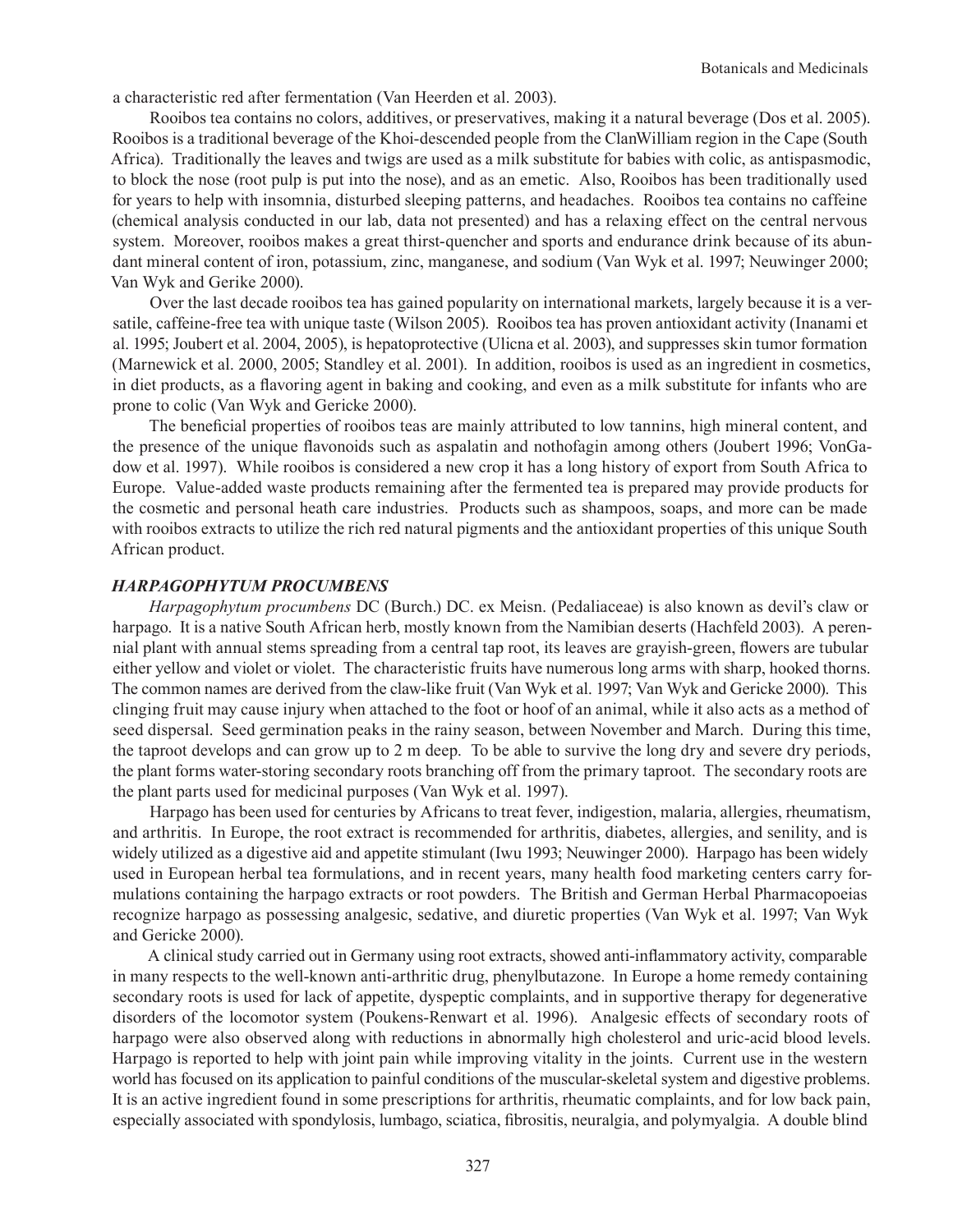#### Issues in New Crops and New Uses

placebo controlled clinical study with devil's claw in tablet form was carried out on 118 patients who suffered with acute low back pain. After a six-week study, a greater number of patients on the *Harpagophytum* treatment became pain-free compared to the placebo group (Chrubasik et al. 1996). In rats, crude methanolic extracts of *H. procumbens* showed a significant dose-dependent, protective action towards hyperkinetic ventricular arrhythmias (Costa et al. 1985). Swiss Pharmacopoeia and European Pharmacopoeia recommended a minimum suitable level of 1.2% harpagoside content in the secondary roots (Poukens-Renwart et al. 1996).

The main active ingredients in harpago include harpagoside and β-sitosterol, which possess anti-inflammatory properties and create support for joint, ligament, and tendon problems. Of the principal constituents, the iridoid glycosides have been investigated, focusing in particular on the anti-inflammatory effects (Van Wyk et al. 1997; Van Wyk and Gericke 2000).

As with many other wild-harvested medicinal plants, the demand for devils claw has grown to the extent that native populations are now becoming scarcer and face potential threat of depletion (Hachfeld 2003). The threats to harpago and to the livelihoods of the people who are its principal harvesters are clearly linked to the nature of a trade dominated by unsustainable harvesting practices. Traditionally, the plants are harvested from the wild, while now there is some cultivation in southern Africa, largely in the Republic of South Africa (Cunningham 1993).

#### *Prunus africana*

*Prunus africana* Hook. f. (Rosacea) Kalkm. (syn. *Pygeum africanum* Hook) is commonly known as pygeum, bitter almond, red stinkwood, bitteramandel, rooistinkhout, and nuwehout. It is an evergreen tree that can reach 24 m with a trunk diameter >1 m. The bark is dark and rugged, the branches are brown and corky and the twigs knobby. The foliage is composed of shiny simple dark green leaves, arranged alternately, and have an aroma of almonds when crushed. The leaf stalks are often pink or red. White flowers are arranged in clusters (Palmer and Pitman 1972; Van Wyk et al. 1997). *Prunus* or pygeum are found mainly in the forests along the mistbelt regions of South Africa and it occurs further north into tropical Africa (Van Wyk et al. 1997). Its range extends into Eastern Africa (e.g. Kenya) as well as Western/Central Africa (e.g. Cameroon) and Madagascar.

Active principles come from the red or dark brown bark of the trees which has a weak aroma of hydrocyanic acid. The bark is extracted with an organic solvent, yielding a lipid and sterol extract. The active ingredients are phytosterols (free and conjugated beta-sitosterol, campesterol); tripterpenoid esters; pentacyclic acids (ursolic, oleanolic, crateaegolic, epimaslinic); and aliphatic alcohols (such as n-tetracosanol and n-docosaonol) and their ferulic acid esters. Bark decoctions are traditionally used in Zulu medicine, while lipid and phytosterol extracts are most commonly used in Europe (Van Wyk et al. 1997).

Traditionally, leaves of *P. africana* are employed as an inhalant for fever, to improve appetite, to treat chest and stomach pain, gonorrhea, inflammations, kidney diseases, urinary tract complains, and in Europe it become popular for the treatment of benign prostate hypertrophy (Kokwaro 1976; Van Wyk et al. 1997; Neuwinger 2000 ).

Pharmacological studies show antiedema activity, increase in bladder elasticity, and stimulation of prostatic secretion. This medicinal extract is nontoxic and lowers the plasma concentrations of LH and testosterone; no androgenic and estrogenic action detected. Clinical trials have shown that the extract provides significant impact on nocturnal pollakiuria and other symptoms of benign prostrate hypertrophy. It is similar to or comparable to saw palmetto, *Serenoa repens* fruit extracts.

#### **Conclusions**

Africa is a continent rich in medicinal plants and a treasure of biological diversity. The richness in the myriad of cultures and traditions integrally link their use of plants within their communities. As we continue to search for new plant-based therapies and products to improve health and nutrition, there is much to be learned scientifically from the traditional healers and indigenous peoples that use and treasure these medicinal plants. The ability to develop African medicinals in a manner that both leads to increased science, trade and respect of African traditional applications while doing so in a manner that economically benefits Africans and in an environmentally sustainable manner is the challenge now facing the awakening of African medicinals into the global market.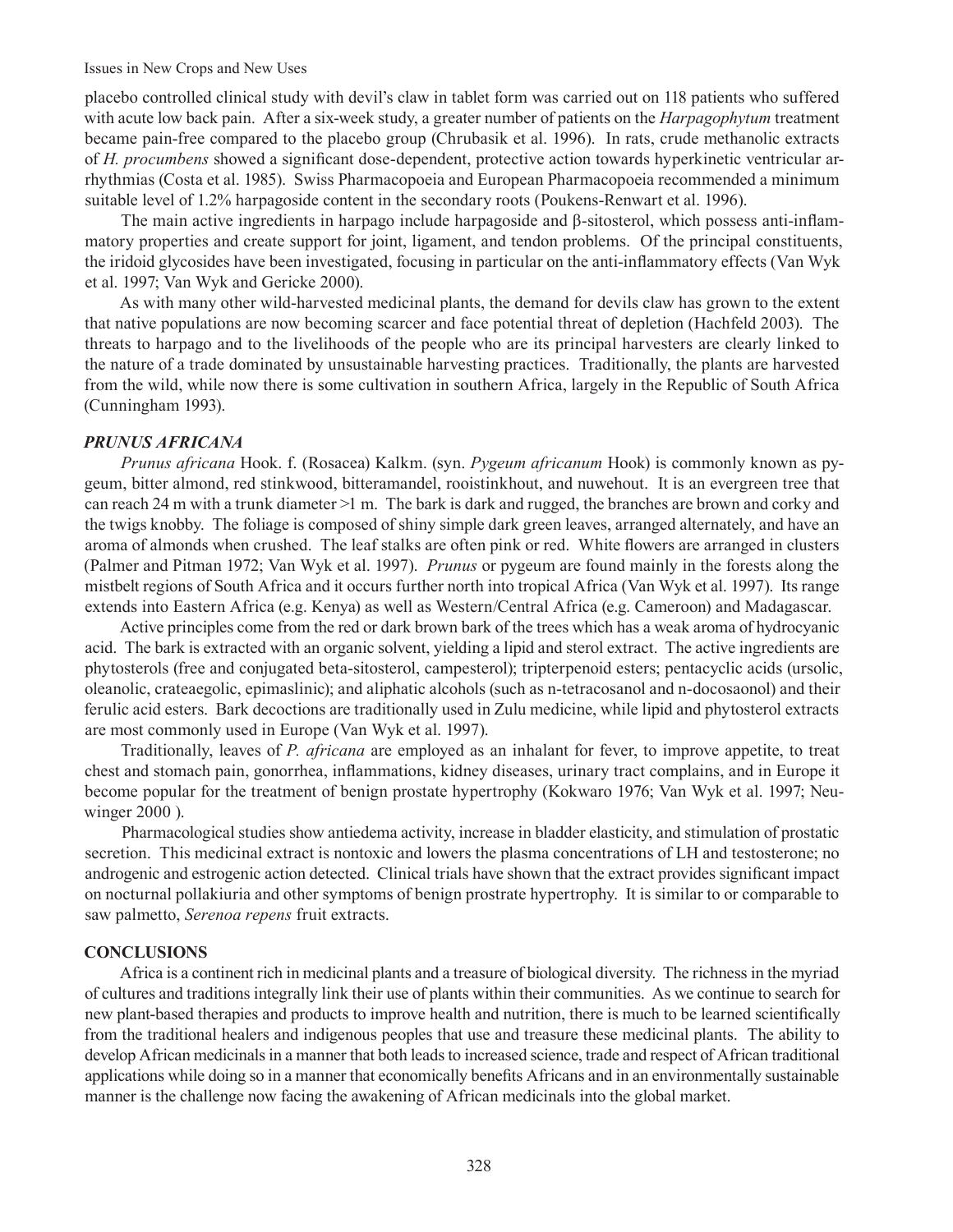## **References**

- Afolayan A.J. and P.O. Adebola. 2004. In vitro propagation: A biotechnological tool capable of solving the problem of medicinal plants decimation in South Africa. African J. Biotechnol. 3:683–687.
- Ansah, C. and N.J. Gooderham. 2002. The popular herbal antimalarial, extract of *Cryptolepis sanguinolenta*, is potently cytotoxic. Toxicol. Sci. 70:245–251.
- Ansah, C., A. Khan, and N.J. Gooderham. 2005. In vitro genotoxicity of the West African anti-malarial herbal *Cryptolepis sanguinolenta* and its major alkaloid cryptolepine. Toxicology 208:141–147.
- Bierer, D.E., L.G. Dubenko, P.S. Zhang, Q. Lu, P.A. Imbach, A.W. Garofalo, P.W. Phuan, D.M. Fort, J. Litvak, R.E. Gerber, B. Sloan, J. Luo, R. Cooper, and G.M. Reaven. 1998b. Antihyperglycemic activities of cryptolepine analogues: An ethnobotanical lead structure isolated from *Cryptolepis sanguinolenta*. J. Med. Chem. 41:2754–2764.
- Bierer, D.E., D.M. Fort, C.D. Mendez, J. Luo, P.A. Imbach, L.G. Dubenko, S.D. Jolad, R.E. Gerber, J. Litvak, Q. Lu, P.S. Zhang, M.J. Reed, N. Waldeck, R.C. Bruening, B.K. Noamesi, R.F. Hector, T.J. Carlson, and S.R. King. 1998a. Ethnobotanical-directed discovery of the antihyperglycemic properties of cryptolepine: Its isolation from *Cryptolepis sanguinolenta*, synthesis, and in vitro and in vivo activities. J. Med. Chem. 41:894–901.
- Chrubasik, S., C.H. Zimpfer, U. Schutt, and R. Ziegler. 1996. Effectiveness of *Harpagophytum procumbens* in treatment of acute low back pain. Phytomedicine 3:1–10.
- Coates Palgrave, K., P. Coates Palgrave, and M. Coates Palgrave. 2000. Everyone's guide to trees of South Africa. 4<sup>th</sup> ed. Struik Publ.
- Costa de Pasquale, R., G. Busa, C. Circosta, L. Iauk, S. Ragusa, P. Ficarra, and F. Occhiuto. 1985. A drug used in traditional medicine: *Harpagophytum procumbens* DC. III. Effects on hyperkinetic ventricular arrhythmias by reperfusion. J. Ethnopharmacol. 13:193–199.
- Cunningham, A.B. 1993. African medicinal plants. Setting priorities at the interface between conservation and primary heathcare. Plant and People Initiative. Unesco, France.
- Dokosi, O.B. 1998. Herbs of Ghana. Ghana Universities Press, Accra.
- Dos A, Z. Ayhan, and S. Gulum. 2005. Effects of different factors on sensory attributes, overall acceptance and preference of rooibos (*Aspalathus linearis*) tea. J. Sens. Stud. 20:228–242.
- Enti, AA. 1998. The rejuvenating plants of tropical Africa. A.K. Andoh (ed.), FLS, North Scale Institute, San Francisco.
- Escoubas, P., L. Lajide, and J. Mizutani. 1995. Termite antifeedant activity in *Aframomum melegueta*. Phytochemistry 40:1097–1099.
- Ghana Herbal Pharmacopoeia. 1992. The Advent Press, PO Box 0102, Osu, Accra.
- Gibbons, S., F. Fallah, and C.W. Wright. 2003. Cryptolepine hydrochloride: A potent antimycobacterial alkaloid derived from *Cryptolepis sanguinolenta*. Phytother. Res. 17:434–436.
- Glick, S.D., C.A. Gallgher, L.B. Hough, K.L. Rossman, and I.M. Maisonneuve. 1992. Differential-effects of ibogaine pretreatment on brain levels of morphine and (+)-amphetamine. Brain Res. 588:173–176.
- Grieve, M. 1967. A modern herbal. Hafner, London.
- Habeck M. 2002. A succulent cure to end obesity. Drug Discov. Today 7:280–281.
- Hachfeld B. 2003. Ecology and utilisation of *Harpagophytum procumbens* (Devil's Claw) in Southern Africa. Plant Species Conservation Monogr. 2. Federal Agency for Nature Conservation, Bonn, Germany.
- Holt, S. 2006. Herbal compositions containing Hoodia. US Pat. 2006159773.
- Hutching, A., A.H. Scott, G. Lewis, and A.B. Cunningham. 1996. Zulu medicinal plants: An inventory. Univ. Natal Press, Scottsville, South Africa.
- Inanami, O., T. Asanuma, N. Inukai, T. Jin, S. Shimokawa, N. Kasai, M. Nakano, F. Sato, and M. Kuwabara. 1995. The suppression of age-related accumulation of lipid peroxides in rat-brain by administration of Rooibos Tea (*Aspalathus-Linearis*). Neurosci. Lett. 96:85–88.
- Iwu, M., M., A.R. Duncan, and C.O. Okunji. 1999. New antimicrobials of plant origin. p. 457–462. In: J. Janick (ed.), Perspectives on new crops and new uses. ASHS Press, Alexandria, VA.
- Iwu, M.M. 1993. Handbook of African medicinal plants. CRC Press, Florida. p. 257.
- Joubert, E., P. Winterton, T.J. Britz, and D. Ferreira. 2004. Superoxide anion and alpha, alpha-diphenyl-beta-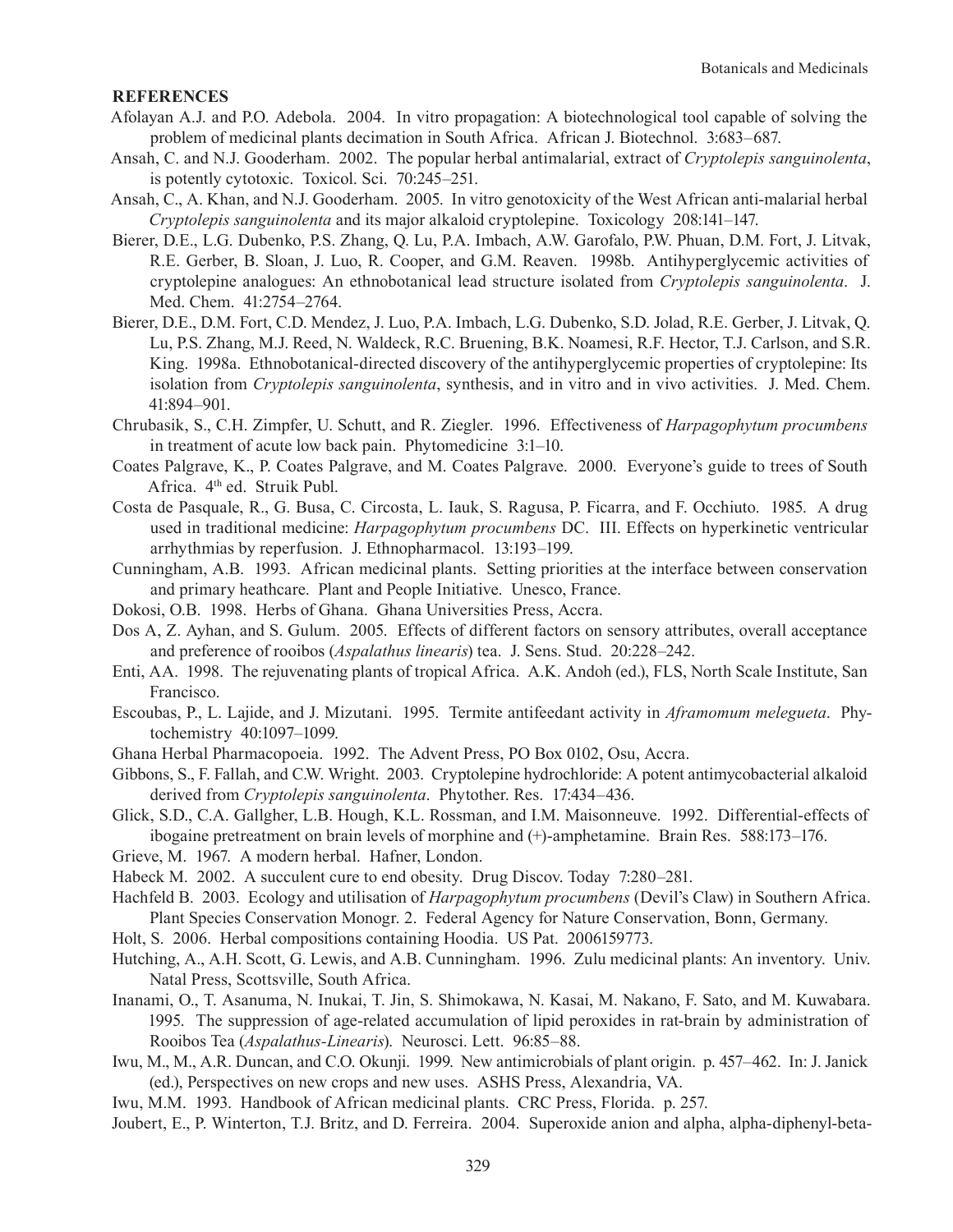picrylhydrazyl radical scavenging capacity of rooibos (*Aspalathus linearis*) aqueous extracts, crude phenolic fractions, tannin and flavonoids. Food Res. Int. 37:133–138.

- Joubert, E., P. Winterton, T.J. Britz, and W.C.A. Gelderblom. 2005. Antioxidant and pro-oxidant activities of aqueous extracts and crude polyphenolic fractions of rooibos (*Aspalathus linearis*). J. Agr. Food Chem. 53:10260–10267.
- Joubert, E. 1996. HPLC quantification of the dihydrochalcones, aspalathin and nothofagin in rooibos tea (*Aspalathus linearis*) as affected by processing. Food Chem. 55:403–411.
- Juliani, H.R., C. Welch, J. Asante-Dartey, M. Wang, and J.E. Simon. 2007. Chemistry, quality and functional properties of grains of paradise (*Aframomum melegueta*), a rediscovered spice. In: C.T., Y. Shao and J.E. Simon (eds.), Dietary supplements. Am. Chem. Soc. Symp. Ser. American Chemical Society, Washington, D.C. USA (in press).
- Kokwaro, J.O. 1976. Medicinal plants of East Africa. Kenya Literature Bureau, Nairobi.
- Kombian, S.B., T.M. Saleh, N.I.Y. Fiagbe, X.H. Chen, J.J. Akabutu, J.K. Buolamwini, and Q.J. Pittman. 1997. Ibogaine and a total alkaloid extract of *Voacanga africana* modulate neuronal excitability and synaptic transmission in the rat parabrachial nucleus in vitro. Brain Res. Bul. 44:603–610.
- Kubo, I. and I. Kinst-Hori. 1999. 2-hydroxy-4-methoxybenzaldehyde: A potent tyrosinase inhibitor from African medicinal plants. Planta Med. 65:19–22.
- Luo, J., D.M. Fort, T.J. Carlson, B.K. Noamesi, D. nii-Amon-Kotei, S.R. King, J. Tsai, J. Quan, C. Hobensack, P. Lapresca, N. Waldeck, C.D. Mendez, S.D. Jolad, D.E. Bierer, and G.M. Reaven. 1998. *Cryptolepis sanguinolenta*: An ethnobotanical approach to drug discovery and the isolation of a potentially useful new antihyperglycaemic agent. Diabetic Med. 15:367–374.
- Marnewick, J., E. Joubert, S. Joseph, S. Swanevelder, P. Swart, and W. Gelderblom. 2005. Inhibition of tumour promotion in mouse skin by extracts of rooibos (*Aspalathus linearis*) and honeybush (*Cyclopia intermedia*), unique South African herbal teas. Cancer Lett. 224:193–202.
- Marnewick, J.L., W.C.A. Gelderblom, and E. Joubert. 2000. An investigation on the antimutagenic properties of South African herbal teas. Mutation Res.-Genet. Toxicol. Environ. Mutagenesis 471:157–166.
- Merck. 1989. The Merck Index 11<sup>th</sup> ed. Merck, Rahway, NJ.
- Neuwinger, H.D. 2000. African traditional medicine. A dictionary of plant use and applications. Medpharm Scientific Publ. Germany.
- Nihei, K., Y. Yamagiwa, T. Kamikawa, and I. Kubo. 2004. 2-Hydroxy-4-isopropylbenzaldehyde, a potent partial tyrosinase inhibitor. Bioorganic Med. Chem. Lett. 14:681–683.
- Oliver-Bever, B. 1986. Medicinal plants of tropical West Africa. Cambridge Univ. Press, London. p. 375.
- Palmer, E. and N. Pitman. 1972. Trees of Southern Africa. Balkema, Cape Town.
- Patnam, R., S.S. Kadali, K.H. Koumaglo, and R. Roy. 2005. A chlorinated coumarinolignan from the African medicinal plant, *Mondia whitei*. Phytochemistry 66:683–686.
- Paulo, A., A. Duarte, and E.T. Gomes. 1994b. In vitro antibacterial screening of *Cryptolepis sanguinolenta*  alkaloids. J. Ethnopharmacol. 44:127–130.
- Paulo, A., E.T. Gomes, J. Steele, D.C. Warhurst, and P.J. Houghton. 2000. Antiplasmodial activity of *Cryptolepis sanguinolenta* alkaloids from leaves and roots. Planta Med. 66:30–34.
- Paulo, A. and P.J. Houghton. 2003. Chemotaxonomic analysis of the genus *Cryptolepis*. Biochem. Syst. Ecol. 31:155–166.
- Paulo, A., M. Pimentel, S. Viegas, I. Pires, A. Duarte, J. Cabrita, and E.T. Gomes. 1994a. *Cryptolepis sanguinolenta* activity against diarrhoeal bacteria. J. Ethnopharmacol. 44:73–77.
- Poukens-Renwart, P., M. Tits, and L. Angenot. 1996. Quantitative densitometric evaluation of harpagoside in the secondary roots of *Harpagophytum procumbens.* DC. J. Planar Chromatography 9:199–202.
- Rolland, Y., N. Kunesch, J. Poisson, E.W. Hagaman, F.M. Schell, and E. Wenkert. 1976. Voacanga alkaloids. 16. Carbon-13 nuclear magnetic resonance spectroscopy of naturally occurring substances. 43. Carbon-13 nuclear magnetic resonance analysis of bis-indoline alkaloids of two voacanga species. J. Org. Chem. 41:3270–3275.
- Sawer I.K., M.I. Berry, and J.L. Ford. 2005. The killing effect of cryptolepine on *Staphylococcus aureus*. Lett. Appl. Microbiol. 40:24–29.